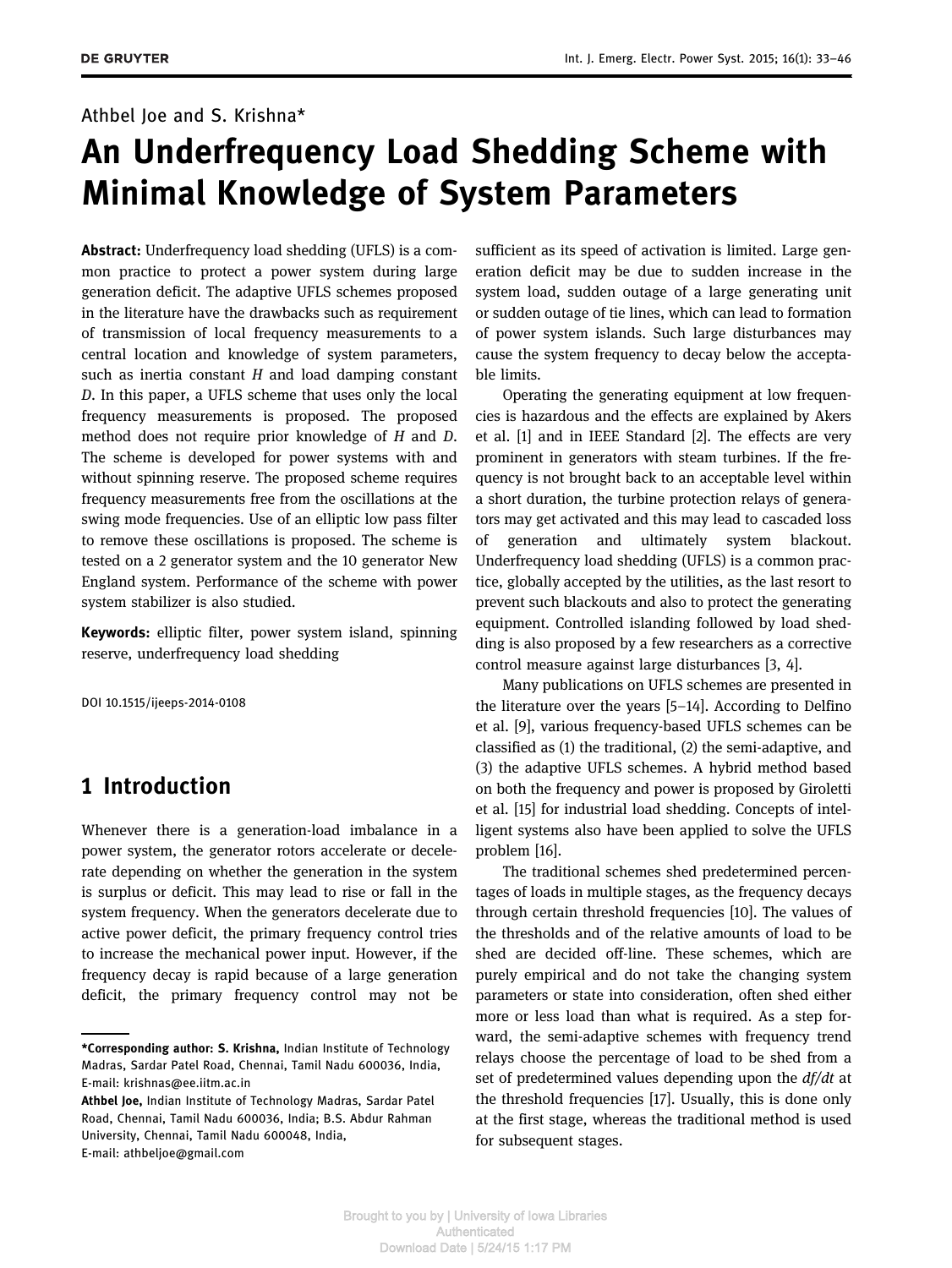Adaptive schemes make use of the frequency derivative immediately after a disturbance (at  $t\,=\,0^+)$  and is based on the reduced order model developed by Anderson and Mirheydar [18]. These schemes estimate the magnitude of disturbance using the equation given below [6].

$$
\left. \frac{df}{dt} \right|_{t=0^+} = -\frac{\Delta P_L}{2H} \tag{1}
$$

where f is the frequency in p.u.,  $\Delta P_L$  is the size of the disturbance in p.u. (increase in load power) which occurs at  $t = 0$  and H is the system inertia constant in seconds. This scheme has the following drawbacks:

- magnitude of disturbance calculated at different buses will not be the same as the initial slope of frequency decay at different buses will be different due to swing mode oscillations in a multimachine system and it depends on the location of the disturbance [13].
- the value of inertia constant  $H$  cannot be fixed as the boundary of island or the number of synchronous machines in the system is not known in advance [9, 11].
- if one should use the frequency of the equivalent inertial center and its derivative to estimate the magnitude of disturbance, a highly sophisticated communication facility is necessary [12, 13, 19].

Apart from this, the load damping constant  $(D)$  plays a major role in the dynamic frequency response of the system. It is a measure of frequency dependency of the load and defined as the percent change in load real power for one percent change in frequency [17]. Obviously, this parameter varies with operating conditions as the nature of the load is always changing. UFLS schemes proposed by Chuvychin et al. [7] and Aik [5] assume some fixed value for this parameter and this assumption may affect the performance of such schemes. To overcome these issues, an approach that does not require the knowledge of the system parameters is proposed by Rudez and Mihalic [20]. The scheme presented by Rudez and Mihalic [20] is based on the minimum frequency forecast, obtained by successive numerical integration of frequency second derivative curve. However, the scheme requires measurement of the frequency second derivative, which is more challenging than measuring the frequency [20].

In this paper, a load shedding scheme, that uses only the locally available frequency measurements and that does not assume any value for the system parameters, H and D, is presented. The parameters are estimated online and the decision on load shedding is taken based on the predicted final steady-state frequency. The amount of

load to be shed, if required, is computed using the estimated system parameters and magnitude of disturbance. Also, the proposed scheme does not require the knowledge of the exact instant of disturbance and takes care of the swing mode oscillations in a multimachine power system by the use of a low pass filter. The proposed scheme is tested in a 2 generator system and the 10 generator New England system.

This paper is organized as follows. Section 2 discusses the suitability of a reduced order system model to device the proposed UFLS scheme. Section 3 gives the filter details and Section 4 explains the proposed scheme in detail. Section 5 presents the case studies followed by discussion and conclusion in Sections 6 and 7.

## 2 Reduced order system model

The frequency variation of a power system subjected to a disturbance can be obtained to a good degree of accuracy by a reduced second-order model shown in Figure 1 [18].

The quantities in Figure 1 are as follows:

- $\Delta P_m$  = Change in turbine mechanical power in p.u.
- $\Delta P_L$  = Step change in electrical load power in p.u.
- $\Delta f$  = Deviation in frequency from nominal value in p.u.
- $F_H$  = Fraction of total power contributed by the HP turbine

 $T_R$  = Reheater time constant in seconds

 $R =$  Governor speed regulation



Figure 1 The reduced order system model

The power system under study may contain thermal, hydro- and gas power plants. For cases with spinning reserve, it is assumed that the spinning reserve is available in a generating station having steam turbine. The model considers only the reheater time constant  $T_R$  and the system inertia constant  $H$ . Power system is represented by a simplified model obtained by assuming coherent response of all generators to changes in system load [17, 18]. The effects of the system loads are lumped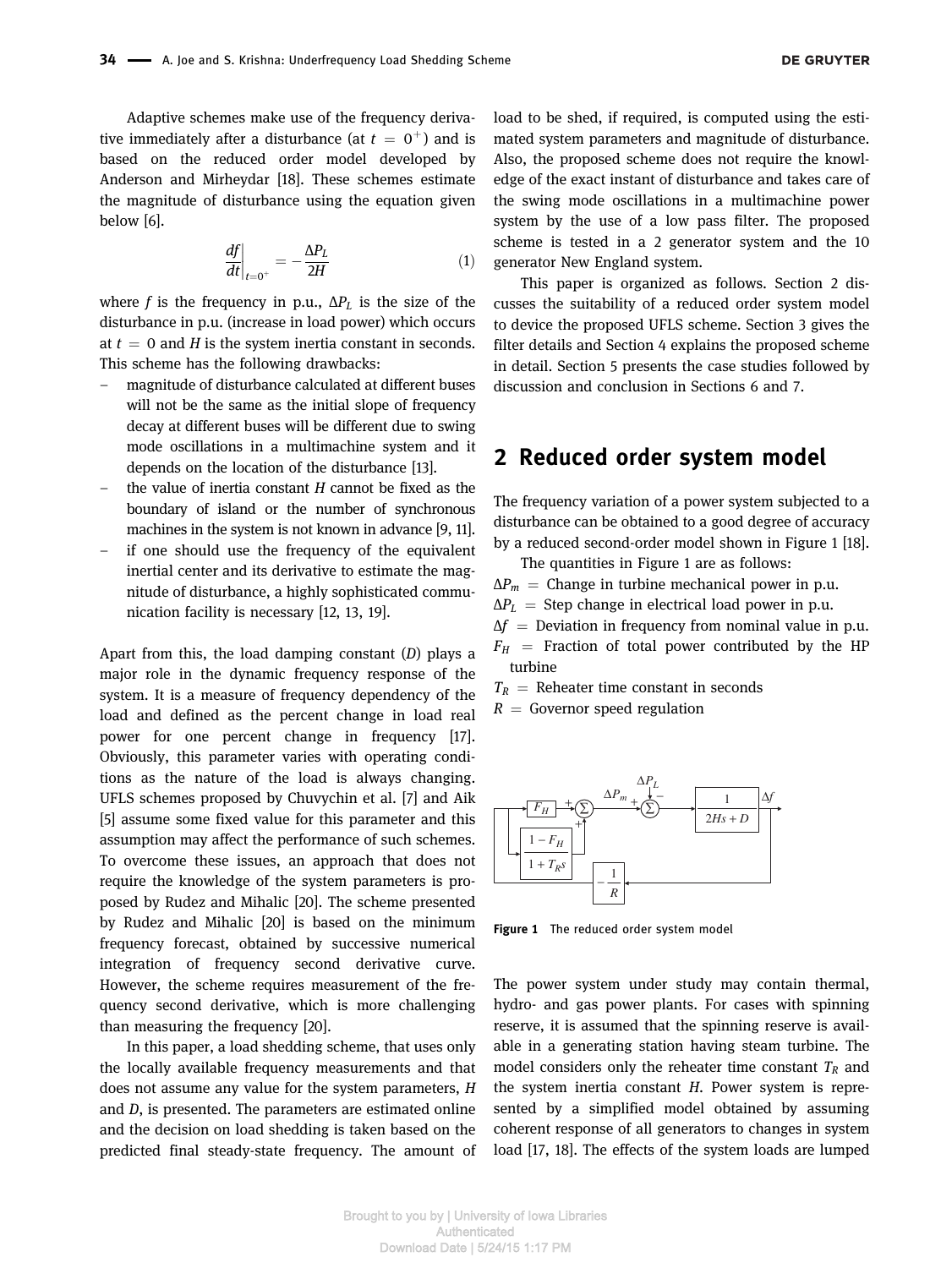into a single damping constant D. The speed of the equivalent generator is equal to the average frequency of the overall system, when both the quantities are in p.u.  $\Delta P_L$  is the step change in electrical load power in p.u., which is actually the initial load-generation imbalance, created by the disturbance. For the undefrequency study reported in this paper, the cases with step increase in electrical load (i.e. the disturbances creating overload in the system) alone are considered. The disturbance may be a sudden increase in load or decrease in generation or loss of generator(s) or islanding that would result in more load than generation in one or more islands.

When there is no spinning reserve available, for a step increase in load, the input mechanical power remains constant and the governor-turbine dynamics can be ignored. Therefore, the whole system can be represented by a first-order system as shown in Figure 2.

The accuracy of the reduced order models is illustrated by conducting case studies on realistic systems

$$
-\Delta P_L \longrightarrow \frac{1}{2Hs+D} \longrightarrow \Delta f
$$

and comparing the actual frequency variation with that obtained from reduced order models.

Consider the 10 generator New England system shown in Figure 3. All generators are represented by fourth-order model with static exciter. The system data are given by Padiyar [21]. The loads are represented by composite model consisting of constant power type and induction motor. Consider the following disturbance: tripping of lines 26–29 and 28–29. This disturbance results in two islands. Generator 9 and buses 9 and 29 are in the overgeneration area and all other generators and buses are in the undergeneration area. Figure 4 shows the frequency variation at bus 7 which is in the undergeneration area, assuming no spinning reserve at any generator. The frequency variation of an equivalent first-order model is also shown in Figure 4. It can be seen that the actual frequency follows a first-order exponential decay with superimposed synchronizing oscillations.

The accuracy of the reduced order (second-order) model, whenever spinning reserve is available, is validated by conducting a study on a 2 generator 4 bus system shown in Figure 5. The system data are given in Appendix. The generators and loads are represented by detailed models as in the previous case. Generator 1 has Figure 2 The reduced order system model with no spinning reserve spinning reserve and its turbine-governor is represented



Figure 3 10 generator 39 bus New England system

Brought to you by | University of Iowa Libraries Authenticated Download Date | 5/24/15 1:17 PM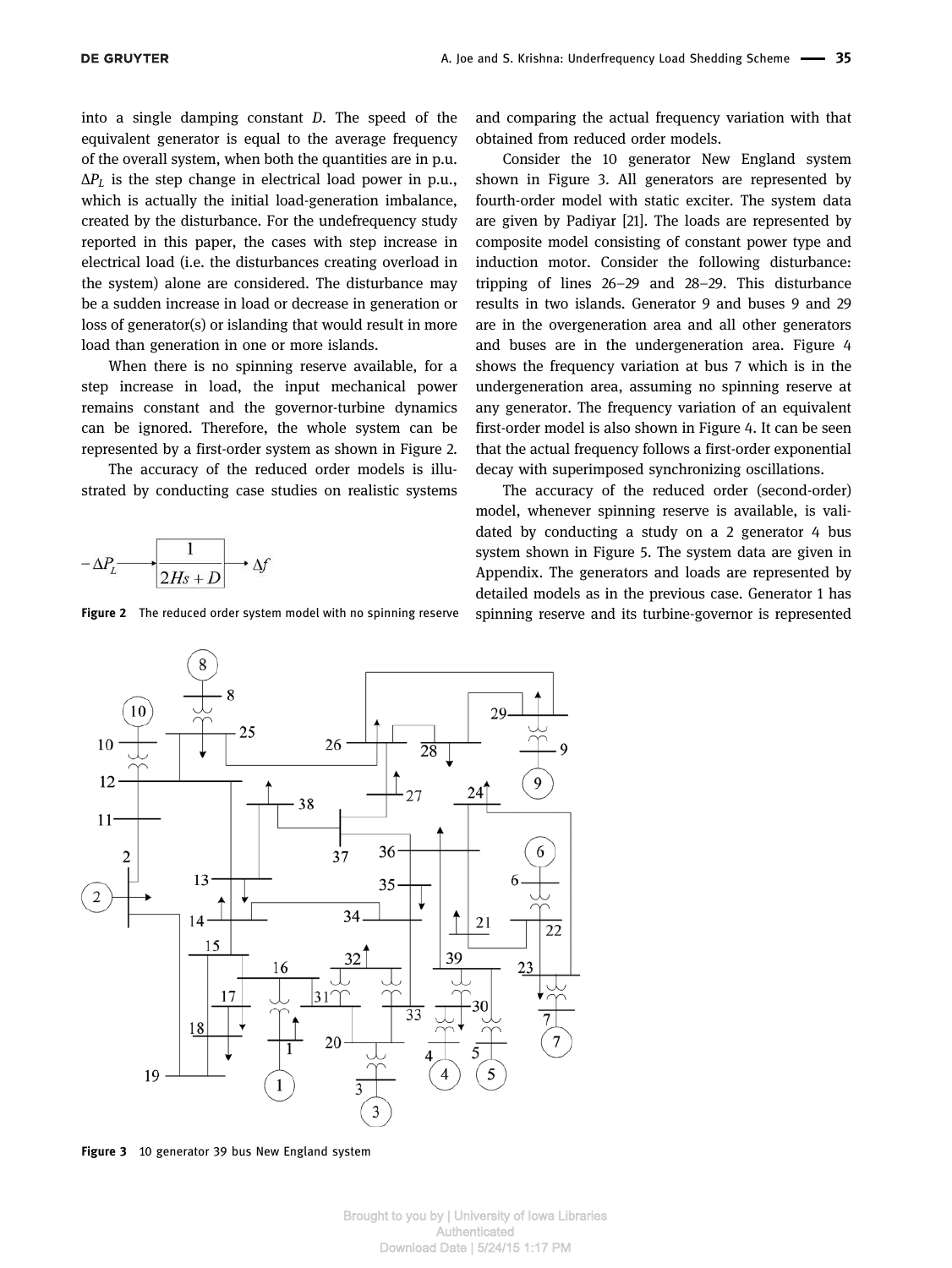

Figure 4 Plot of frequency at bus 7 of 10 generator system without spinning reserve and frequency of the equivalent reduced order model



Figure 5 2 generator 4 bus test system



Figure 6 Plot of frequency at bus 2 of 2 generator system with spinning reserve and frequency of the equivalent reduced order model

by tandem compound single reheat type with typical values [17, 21]. Figure 6 shows the frequency variation at bus 2 for a reduction in the generation of generator 2 by 0.45 p.u. The figure also shows the frequency variation of the equivalent second-order system shown in Figure 1.

In both cases (with and without spinning reserve), if the oscillations in the frequency variation are removed,

then the resulting response is very close to the response of the respective equivalent reduced order models.

### 3 Filter

The objective of this work is to devise a load shedding scheme that uses only the locally available frequency measurements, based on the reduced order models explained in Section 2. A digital filter is designed to filter out the oscillations in the measured frequency, so that the filtered output can be represented by the response of the equivalent reduced order system model.

Since the synchronizing oscillations fall in the frequency range of 0.2 to 3 Hz [21], a low pass causal filter with cutoff frequency of 0.2 Hz is used. As these dominant frequencies to be attenuated have a narrow bandwidth, it is desirable that the filter has a transition band as narrow as possible. The order of the filter also should be low, so that the physical realization is easier and the overall group delay is minimum. The infinite impulse response (IIR) filter has a lower order than the finite impulse response filter for same filter specifications [22, 23]. Of the class of IIR filters, elliptic filter has the smallest transition bandwidth for a given order and a given set of specifications [22]. For these reasons, a secondorder elliptic filter with cutoff frequency of 0.2 Hz is used in this work. The transfer function of the filter is of the form,

$$
H(z) = \frac{b_0 + b_1 z^{-1} + b_2 z^{-2}}{1 + a_1 z^{-1} + a_2 z^{-2}}
$$

where the filter coefficients are found using the software Octave [24]. Having fixed the order and the cutoff frequency of the filter, the other specifications in designing the filter are the ripple in the passband and minimum stopband attenuation. The filter coefficients for each system are found by varying these specifications so that the filtering is acceptable for the proposed UFLS scheme.

### 4 The proposed UFLS scheme

The first step is to filter out the synchronizing oscillations by passing the locally available discrete time bus frequency measurements through the digital filter. The next step is to compute the parameters of the equivalent reduced order model using a few selected frequency measurements and then to use these parameters to estimate the magnitude of disturbance and the amount of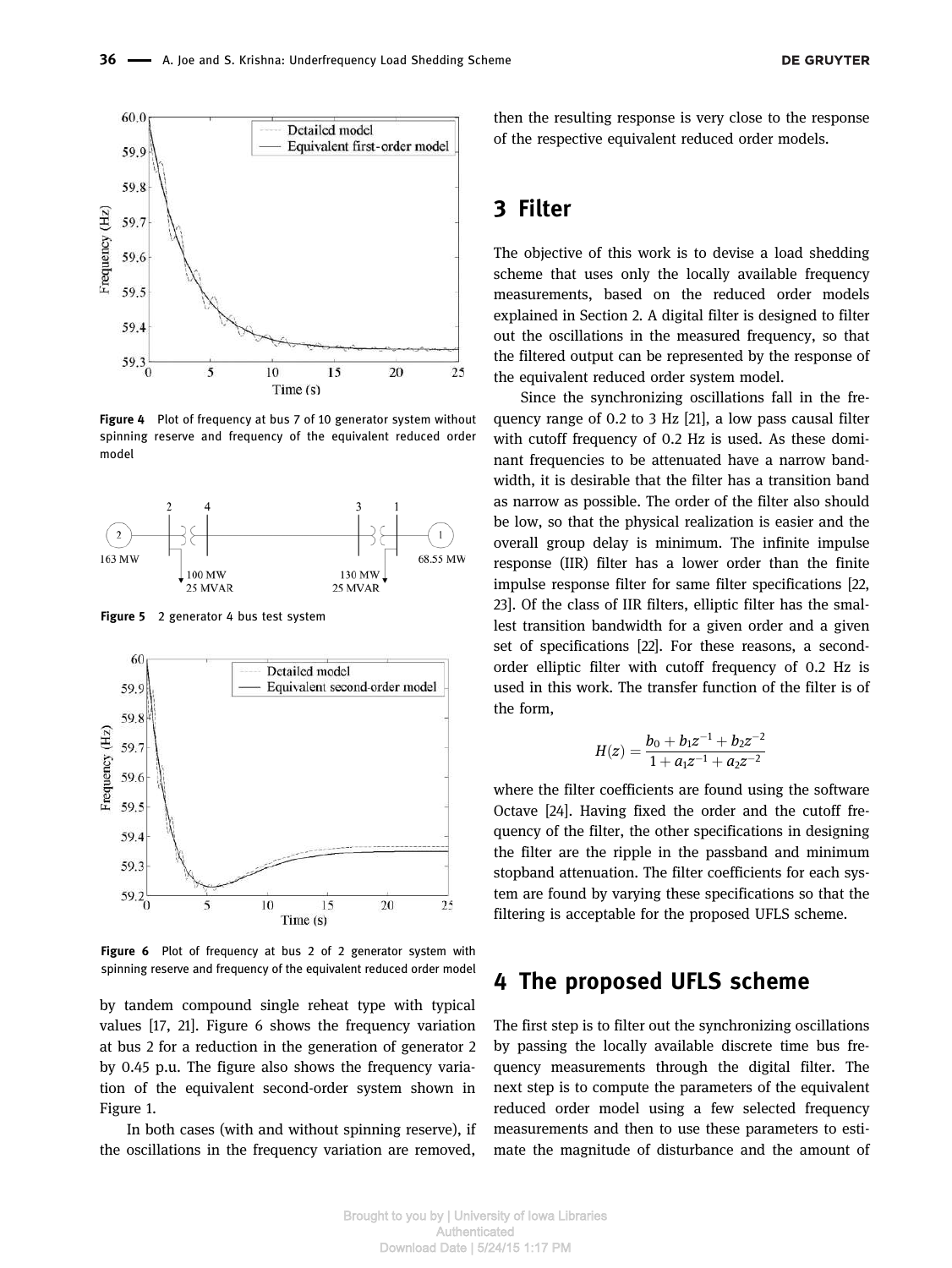load to be shed if necessary, so that the system frequency recovers to an acceptable value  $(f_{des})$ , within the desired frequency band. The desired frequency band is the range of frequencies in which continuous time operation of the system is allowed and the limits of the band are decided based on the abnormal frequency capability of the steam turbines present in the system. An action is initiated if the frequency falls below a threshold value  $f_{th}$ . The lower limit of the continuous operation band is taken as  $f_{th}$ . If the frequency declines below the lower limit of the desired band and the predicted steady-state frequency is lower than  $f_{des}$ , an appropriate amount of load has to be shed. The amount of load shed will be minimum if the desired steady-state system frequency,  $f_{des}$ , is made equal to the lower limit of the desired band.

Following an overload, the frequency starts decaying. With the microprocessor-based frequency relays, frequency measurements are available at every half cycle [25]. An action is to be initiated if the frequency falls below  $f_{th}$ . In the proposed scheme, the time instant at which the filtered frequency becomes either equal to or less than the threshold value  $f_{th}$  is taken as the time reference  $(t=0)$  and a few frequency measurements  $f_1,$  $f_2,..., f_n$  at time instants  $t = 0, \Delta t,...,(n-1)\Delta t$  are picked up to estimate the unknown parameters of the equivalent reduced order model by fitting the selected points to the response of the equivalent reduced order model.  $n$  is the number of unknown parameters of the response. For the equivalent reduced order model, the frequency is assumed to start declining at the time instant  $t = -\tau$ , which is actually not known.  $f_1$  may be either equal to the threshold frequency  $f_{th}$  or just less than  $f_{th}$ . Also, it should be noted that, even though frequency measurements are available at every half cycle, we choose measurements a few cycles apart to improve the accuracy of estimation. Figure 7 shows the actual, filtered and equivalent reduced order model responses for a typical case along with instants of three frequency measurements being considered for computation.

Assuming that the system is operating at the nominal frequency, variation in frequency of the equivalent reduced order model with spinning reserve for an overload is given by Anderson and Mirheydar [18],

$$
\Delta f = \Delta f_{\rm SO} \left[ 1 - \frac{1}{\sqrt{1 - \zeta_0^2}} e^{-\zeta_0 \omega_{n0}(t+\tau)} \sin{\omega_{d0}(t+\tau)} + \theta_0 \right]
$$

$$
+ \frac{T_R \omega_{n0}}{\sqrt{1 - \zeta_0^2}} e^{-\zeta_0 \omega_{n0}(t+\tau)} \sin{\omega_{d0}(t+\tau)} \right]
$$
(2)



Figure 7 Actual, filtered and equivalent reduced order model responses with the time instants of frequency measurements being considered

where

$$
\Delta f_{\rm s0} = -\frac{R\Delta P_L}{DR+1} \tag{3}
$$

$$
\omega_{n0} = \sqrt{\frac{DR+1}{2HRT_R}}\tag{4}
$$

$$
\zeta_0 = \left\{ \frac{2HR + (DR + F_H)T_R}{2(DR + 1)} \right\} \omega_{n0}
$$
\n<sup>(5)</sup>

$$
\theta_0 = \cos^{-1}(\zeta_0) \tag{6}
$$

$$
\omega_{d0} = \omega_{n0} \sqrt{1 - \zeta_0^2} \tag{7}
$$

When no spinning reserve is available, the variation in frequency due to an overload is given by,

$$
\Delta f = \Delta f_{\rm s0} \left( 1 - e^{-\frac{t+\tau}{T_0}} \right) \tag{8}
$$

where  $\Delta f_{\rm so} = -\Delta P_L/D$  is the steady-state frequency deviation in p.u and  $T_0 = 2H/D$  is the time constant of the exponential decay.

A load shedding scheme is proposed for both cases: with and without spinning reserve.

### 4.1 Without spinning reserve

Systems without spinning reserve are considered first. There are three unknowns  $\Delta f_{\rm s0}$ ,  $T_0$  and  $\tau$ , in eq. (8) and they can be computed with three frequency measurements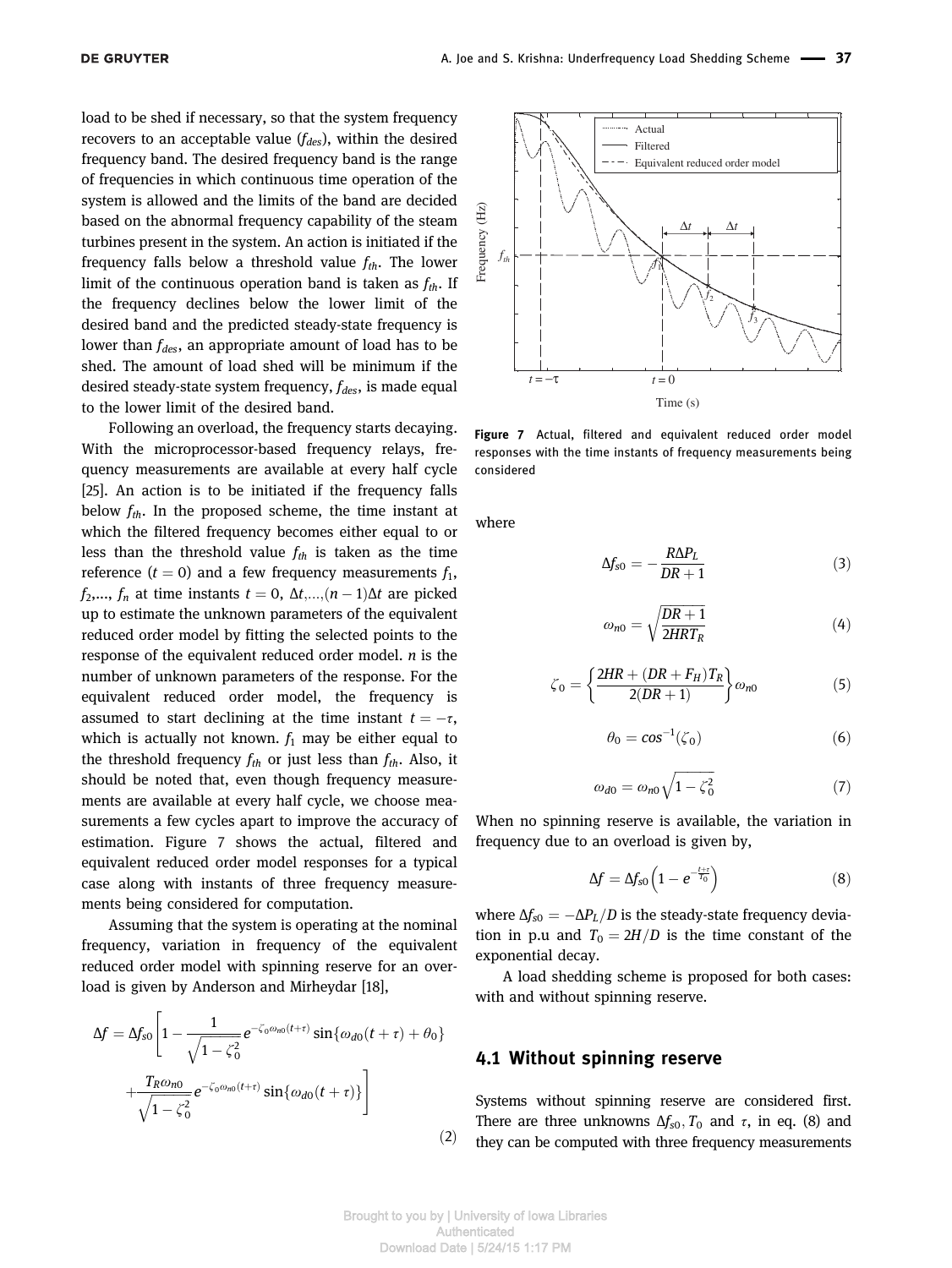$$
\Delta f_{s0} = \frac{\Delta f_1 \Delta f_3 - \Delta f_2^2}{\Delta f_1 + \Delta f_3 - 2\Delta f_2} \tag{9}
$$

$$
T_0 = -\frac{\Delta t}{\ln\left(\frac{\Delta f_{\rm s0} - \Delta f_2}{\Delta f_{\rm s0} - \Delta f_1}\right)}\tag{10}
$$

If the computed  $f_{s0}$  is lower than  $f_{des}$ , load shedding has to be done to bring the frequency to  $f_{des}$ . But the amount of load shedding cannot be determined without the knowledge of D, which is an unknown. Hence, an indirect method is devised to estimate the load to be shed using the parameters of the response before and after shedding a small known fraction of the load.

Let the total load in the system immediately after the disturbance (i.e. at  $t = -\tau^+$ ) be  $P_L$  and a fraction  $x_1$  of  $P_L$ be shed at time  $t_1$ , which is actually  $2\Delta t + t_t$ . In all the computations and expressions throughout the paper,  $P_L$ represents the total load in the system immediately after the disturbance but before any load shedding. Even after the first stage load shedding, the definition of  $P<sub>L</sub>$  remains the same.  $t_t$  is the tripping time which includes relay and circuit breaker operating time as well as the computation time. But due to the time delay introduced by the filter, the tripping point is reflected in the filtered frequency at  $t'_1$  after a time delay of  $\tau_d$ . This is illustrated in Figure 8. Since the exact filter time delay is not known,  $t_1$  and hence the frequency deviation  $\Delta f_{t1}$  at  $t = t'_1$  become unknown quantities.



Figure 8 Actual, filtered and equivalent reduced order model responses around the load shedding point

The value of load damping constant changes following the load shedding, according to the expression [17],

 $D_1 = (1 - x_1)D$  (11)

where  $D_1$  is the load damping constant after load shedding. The variation in filtered frequency after load shedding can be represented by,

$$
\Delta f = \Delta f_{s1} + (\Delta f_{t1} - \Delta f_{s1})e^{-\frac{(t-t'_1)(1-x_1)}{T_0}}
$$
(12)

where  $\Delta f_{s1}$  is the steady-state frequency deviation after load shedding.  $\Delta f_{s1}$  can be computed using two frequency measurements  $f_4$  and  $f_5$  taken after load shedding at  $t = t_1 + t_d$  and  $t = t_1 + t_d + \Delta t$  respectively.

$$
\Delta f_{s1} = \frac{\Delta f_5 - \Delta f_4 e^{-\frac{\Delta t (1 - x_1)}{T_0}}}{1 - e^{-\frac{\Delta t (1 - x_1)}{T_0}}}
$$
(13)

As the filter output samples immediately after load shedding may comprise the transient part, they have to be discarded and a time delay  $t_d$  is allowed before taking the measurement  $f_4$ . This is illustrated in Figure 8.

If  $f_{s1} \ge f_{des}$ , further load shedding is not required. Otherwise, second stage of load shedding is necessary. It will be shown that, from the knowledge of the quantity  $P_I/D$ , the amount of load required to be shed in the second stage can be determined.  $P_L/D$  can be obtained from the following expression for  $\Delta f_{s1}$ .

$$
\Delta f_{s1} = \frac{1}{1 - x_1} \left( \Delta f_{s0} + \frac{x_1 P_L}{D} \right) \tag{14}
$$

Let a fraction  $x_2$  of the total load  $P_L$ , be shed in the second stage at time  $t_2$ . The steady-state frequency deviation,  $\Delta f_{s2}$ , after second stage load shedding is given by,

$$
\Delta f_{s2} = \frac{1}{1 - x_1 - x_2} \left( \Delta f_{s0} + \frac{x_1 P_L}{D} + \frac{x_2 P_L}{D} \right) \tag{15}
$$

The objective is to shed minimum amount of load so that the steady-state frequency deviation is  $\Delta f_{des}$ . The fraction  $x_2$  of total load to be shed, such that the steady-state deviation after second stage shedding is  $\Delta f_{des}$  (i.e.  $\Delta f_{s2} = \Delta f_{des}$ , can be found from eq. (15). The entire load shedding scheme is shown by the flowchart in Figure 9.

### 4.2 With spinning reserve

With spinning reserve, the expression governing the response is given by eq. (2). In eq. (2), the turbine-governor parameters  $(F_H \text{ and } R)$  and reheater time constant  $(T_R)$  can be assumed to be equal to the typical values:  $F_H = 0.3$ ,  $R = 0.05$  and  $T_R = 5$  s. The remaining four unknowns  $D, H$ ,  $\Delta P_L$  and  $\tau$  can be computed numerically with four frequency measurements  $f_1, f_2, f_3$  and  $f_4$  at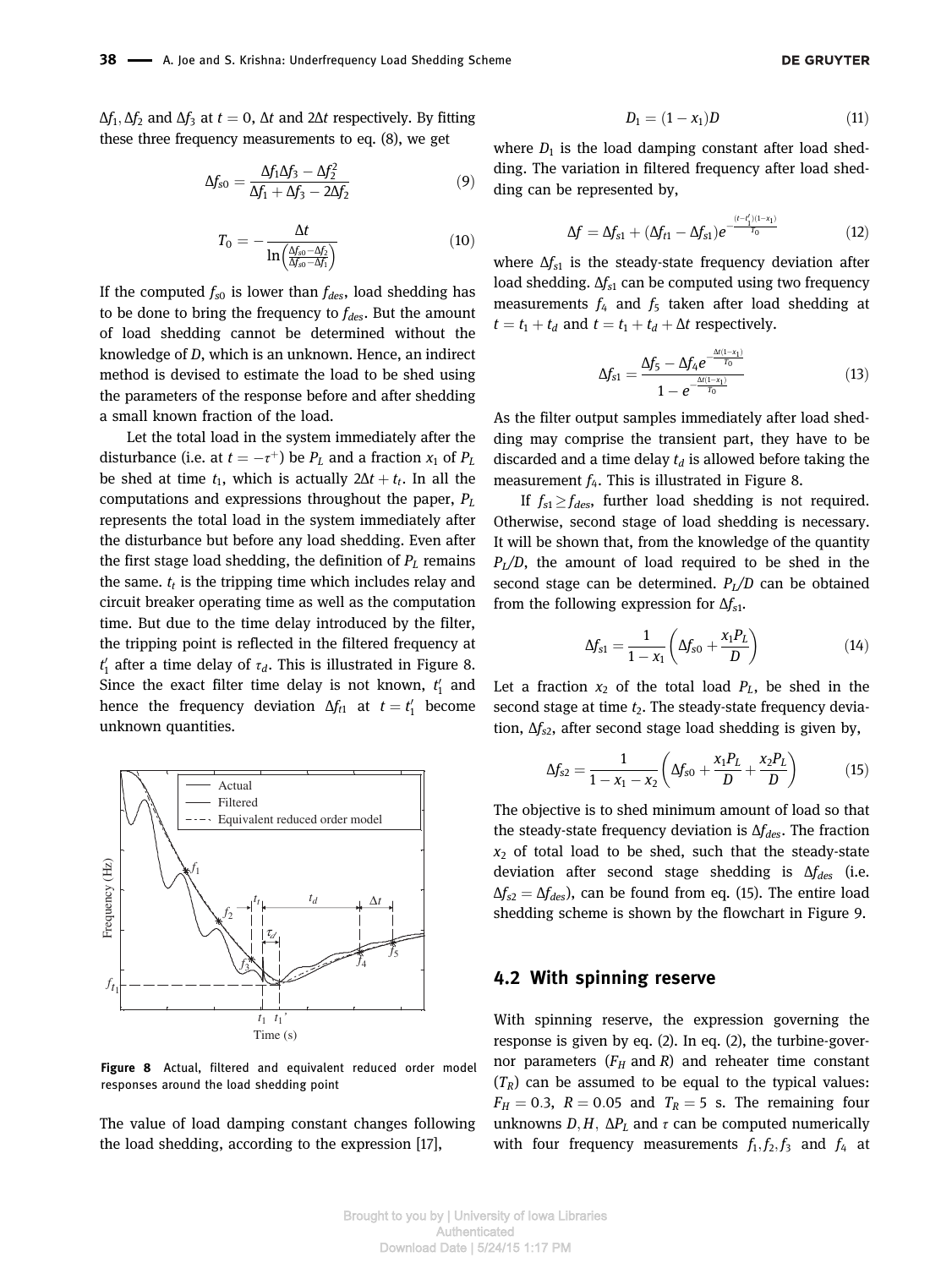

Figure 9 Flowchart representing the proposed scheme without spinning reserve

 $t = 0$ ,  $\Delta t$ , 2 $\Delta t$  and 3 $\Delta t$ . The four equations are solved using Newton–Raphson method. Once these quantities are obtained, the steady-state frequency deviation  $\Delta f_{\text{SO}}$ can be found from eq. (3).

If the computed  $f_{s0} < f_{des}$ , load shedding has to be done. A fraction  $x_1$  of the total load  $P_L$  is shed at time  $t = t<sub>1</sub>$  and let the corresponding time instant with respect to the filtered frequency be  $t'_1$ . Incorporating the reduction in the value of load damping constant, the variation in the filtered frequency can be represented by,

$$
\Delta f = \Delta f_{s1} + \frac{1}{\sqrt{1 - \zeta_1^2}} e^{-\zeta_1 \omega_{n1}(t - t_1')}
$$

$$
\left[ (\Delta f_{t1} - \Delta f_{s1}) \sin \left\{ \omega_{d1}(t - t_1') + \theta_1 \right\} + \frac{\Delta f_{t1}'}{\omega_{n1}} \sin \left\{ \omega_{d1}(t - t_1') \right\} \right]
$$
(16)

where  $\Delta f_{t1}$  and  $\Delta f_{t1}'$  are the frequency deviation and the rate of change of frequency deviation at  $t = t'_1$ .  $\Delta f_{s1}$  is the steady-state deviation after load shedding.  $\Delta f_{s1}$  can be computed by fitting four more frequency measurements, taken after shedding a known fraction  $x_1$  of load, to the expression given in eq. (16) as there are four unknowns viz.  $\Delta f_{t1}$ ,  $\Delta f'_{i1}$ ,  $t'_1$  and  $\Delta f_{s1}$ . Measurements  $f_5, f_6, f_7$  and  $f_8$  are taken at  $t = t_1 + t_d, t_1 + t_d + \Delta t, t_1 + t_d + 2\Delta t$  and  $t_1 + t_d + 3\Delta t$ respectively and the four equations are solved.

If the computed  $f_{s1}$  is still lower than  $f_{des}$ , second stage load shedding is required. As the knowledge of  $P_I$ is necessary to determine the fraction  $x_2$  of the total load to be shed in the second stage, it is obtained from the following expression for  $\Delta f_{s1}$ .

$$
\Delta f_{s1} = -\frac{R(\Delta P_L - x_1 P_L)}{D(1 - x_1)R + 1} \tag{17}
$$

The steady-state frequency deviation,  $\Delta f_{s2}$ , after second stage load shedding is given by,

$$
\Delta f_{s2} = -\frac{R(\Delta P_L - x_1 P_L - x_2 P_L)}{D(1 - x_1 - x_2)R + 1}
$$
(18)

The value of  $x_2$  for shedding minimum amount of load such that  $\Delta f_{s2}$  becomes equal to  $\Delta f_{des}$  can be found from eq. (18). The scheme is shown as a flowchart in Figure 10.



Figure 10 Flowchart representing the proposed scheme with spinning reserve

## 5 Case studies

The proposed scheme is tested on multimachine systems through simulation studies. In the simulation, generators are represented by the detailed 1.1 (two axis) model with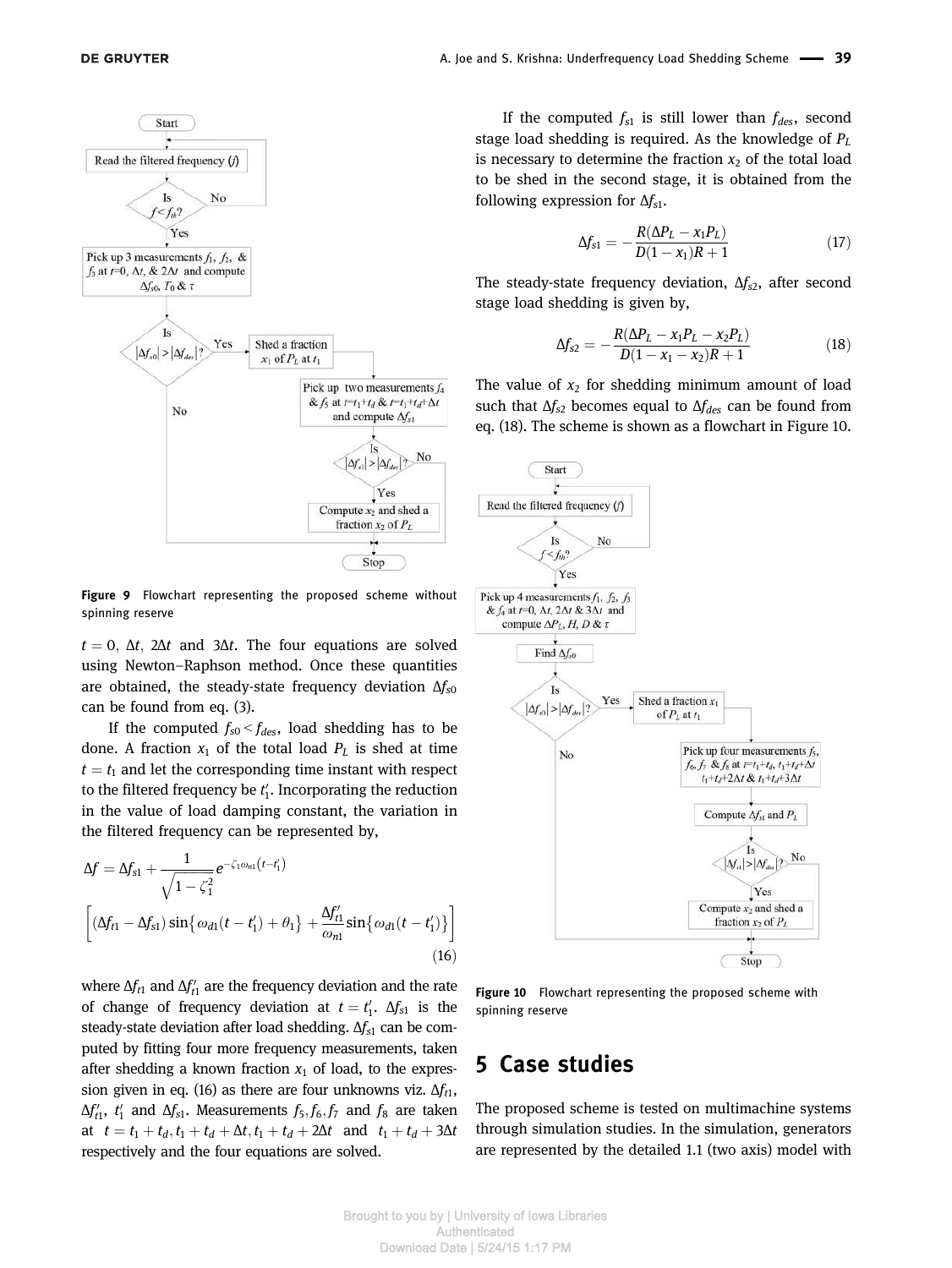static exciter and the loads by composite model comprising 50% constant power static load and 50% dynamic load. Dynamic load is induction motor. Induction motor parameters are taken from the IEEE Task Force Report [26]. The load model is such that both the active and reactive powers consumed by the loads are dependent on both voltage and frequency. Load shedding is done by tripping equal amounts of static and dynamic loads. Bus frequency is evaluated by computing the numerical time derivative of the bus voltage phase angle [27]. The discrete time frequency measurements are assumed to be available at every half cycle.

Since the lower limit of frequency for continuous operation for most of the generating units is 59.5 Hz [2], the threshold frequency  $f_{th}$  and the desired steady-state frequency  $f_{des}$  are set at 59.5 Hz. The transients associated with the filter are also considered while choosing the threshold frequency as the filter transients immediately after the disturbance are significant and can lead to inaccurate results, if they are not taken care of. For accurate decision making, it is necessary that the measurements taken for computations do not contain any transient response due to the filter. In all the cases reported in this paper, it is found that by the time the frequency reaches 59.5 Hz, the filter transients have decayed. Therefore, it is not advisable to increase  $f_{th}$ above 59.5 Hz. However, lowering the value of  $f_{th}$  can be considered in systems which allow continuous operation below 59.5 Hz; this will result in a more accurate estimate of the load to be shed.

Relay and circuit breaker operating time  $t_t$  along with computation time is taken as 15 cycles [26]. The first 250 samples after first load shedding, which may contain the transient response introduced by the filter, are discarded and hence  $t_d$  is taken as 125 cycles. The percentage of load to be shed at the first stage should be set at some minimum value to avoid overshedding and is taken as 5%, i.e.  $x_1 = 0.05$ . The time interval between the measurements that are considered for computation,  $\Delta t$ , affects the accuracy of the results as well as the time needed to initiate load shedding. More delay in initiation of load shedding causes more frequency decline and this decreases the system minimum frequency. Smaller the  $\Delta t$ , lesser is the time needed to initiate load shedding; larger the  $\Delta t$ , lesser is the error in estimation. Also,  $\Delta t$  depends on the resolution of the available frequency measurements. For a given  $\Delta t$ , the error in estimation decreases with increase in the resolution of frequency measurement. Considering the above facts, for systems without spinning reserve, for a resolution of 0.001 Hz,  $\Delta t$  is fixed at 42 cycles as a trade off between accuracy and speed.

For systems with spinning reserve, it is observed that higher resolution is required to obtain accurate results. Hence, Δt is taken as 42 cycles and a resolution of 0.0001 Hz is used for systems with spinning reserve.

### 5.1 Without spinning reserve

The proposed scheme for systems without spinning reserve is tested through dynamic simulation of two power systems: 2 generator system and New England 10 generator system. By simulation of the two generator system, the feasibility of the proposed scheme is investigated. On the other hand, more realistic scenarios are simulated with ten generator system.

#### 5.1.1 2 generator 4 bus system

Figure 5 shows the two generator test system and the system data are given in Appendix. The filter co-efficients are:  $a_1 = -1.94875$ ,  $a_2 = 0.95009$ ,  $b_0 = 5.2716 \times 10^{-4}$ ,  $b_1 = 2.7639 \times 10^{-4}$  and  $b_2 = 5.2716 \times 10^{-4}$ . Three different levels of disturbances are created in the system to study the feasibility of the proposed scheme. The disturbances are,

- I reduction in the generation of generator-2 by 40 MW creating an overload of 20.88%,
- II loss of generator-1 creating an overload of 42.05% and
- III reduction in the generation of generator-2 by 80 MW creating an overload of 52.79% in the system.

In all the three disturbances, the overload  $(\Delta P_L)$  is created by the step reduction/loss of generation. The values of  $\Delta P_L$ for the disturbances I, II, and III are 0.4 p.u., 0.6855 p.u. and 0.8 p.u respectively. Thus the frequency is found to decay below  $f_{th}$  and the proposed scheme is applied. All the three disturbances require two stages of load shedding to bring back the system frequency to  $f_{des}$ . Table 1 gives the actual values of  $f_{s0}$  and  $f_{s1}$  (obtained by simulation), estimated values of  $f_{s0}$ ,  $f_{s1}$  and  $x_2$  at the load buses (by the proposed load shedding scheme), final steady-state frequency after load shedding  $(f_{\rm ss})$  and minimum frequencies  $(f_{min})$  in the system. Optimum amount of load to be shed to bring back the final system frequency exactly to  $f_{des}$  is obtained by trial and error. Figure 11 shows the frequency variation at the load buses with load shedding, using the proposed scheme, for disturbance I.

It is observed that for disturbances I and II, the system frequency is brought back close to the desired frequency of 59.50 Hz by shedding appropriate amount of loads. For the disturbance III, it is observed that the deviation from the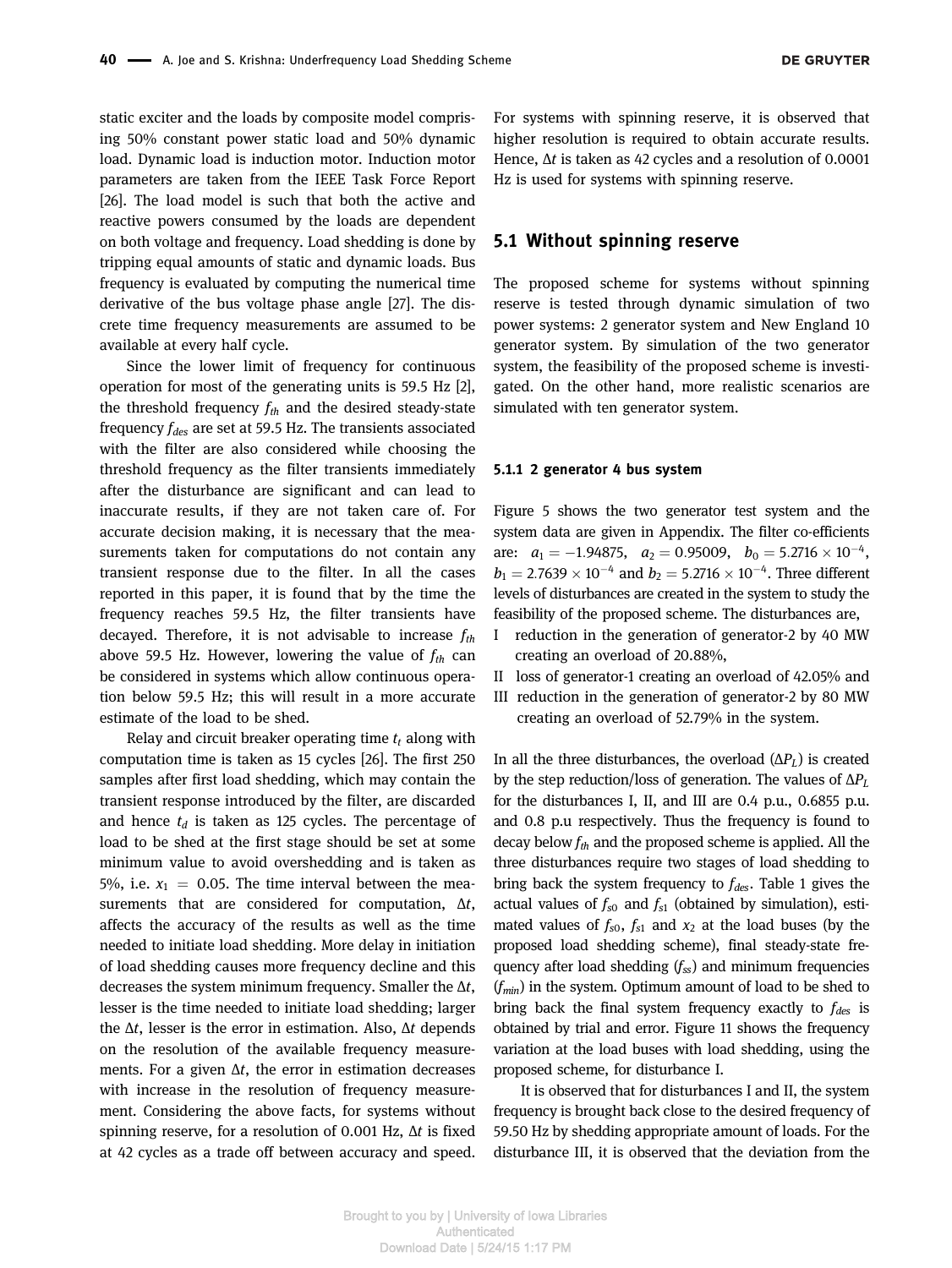| <b>Disturbance</b> | <b>Bus</b><br>No. | Actual<br>$f_{s0}$ (Hz) | <b>Estimated</b><br>$f_{s0}$ (Hz) | <b>Estimated</b><br>$T_0(s)$ | Actual<br>$f_{s1}$ (Hz) | Estimated<br>$f_{s1}$ (Hz) | <b>Estimated</b><br>$x_2$ (%) | <b>Total load</b><br>shed (MW) | Optimum load to<br>be shed (MW) | fss<br>(Hz)   | f <sub>min</sub><br>(Hz)       |
|--------------------|-------------------|-------------------------|-----------------------------------|------------------------------|-------------------------|----------------------------|-------------------------------|--------------------------------|---------------------------------|---------------|--------------------------------|
|                    | 2                 | 58.903<br>58.903        | 58.869<br>58.930                  | 3.082<br>2.850               | 59.220<br>59.220        | 59.220<br>59.225           | 3.64<br>4.23                  | 20.462                         | 21.735                          | 59.464 59.202 | 59.464 59.182                  |
| Ш                  | $\mathbf{2}$      | 57.995<br>57.995        | 58.084<br>58.055                  | 2.737<br>2.728               | 58.321<br>58.321        | 58.328<br>58.328           | 18.46<br>16.80                | 52.298                         | 53.728                          |               | 59.461 58.478<br>59.461 58.485 |
| Ш                  |                   | 57.808<br>57.808        | 58.030<br>57.850                  | 2.327<br>2.790               | 58.129<br>58.129        | 58.166<br>58.118           | 31.27<br>19.51                | 71.661                         | 61.640                          | 59.772        | 59.772 58.308<br>58.301        |

Table 1 Results for 2 generator 4 bus system



Figure 11 Frequency variation at load buses of 2 generator system with the proposed load shedding scheme for a sudden loss of 40 MW generation (Disturbance I)

desired frequency is comparatively large. This is due to a relatively large error in the estimation of  $f_{s0}$  at bus 1. When the magnitude of disturbance is very large, the magnitude of oscillations will also be large which will result in oscillations of smaller magnitude even in the filtered output. This introduces an error in the estimation of  $f_{s0}$  and  $x_2$ . As the magnitude of disturbance increases the error introduced in the estimation may also increase. This may lead to a small amount of deviation in the final settling frequency above or below the desired frequency. In such cases, if the deviation is above the desired frequency, as in this case, it does no harm to the system. On the other hand, if the system settles at a frequency slightly lower than the desired frequency, the operator will have enough time to correct the situation, as the turbines can operate continuously for about 3 h between 59 Hz and 59.5 Hz [6]. But one should note that a loss of more than 33% of total generation, which means an overload of more than 50%, is, by any standard, a severe contingency. Disturbance III falls in this category and for such a large disturbance, the steady-state deviation from the desired frequency is just

0.272 Hz. We can conclude from the above simulation results that the proposed scheme can shed near-optimum amount of load, covering a wide range of the magnitude of disturbance.

#### 5.1.2 10 generator 39 bus New England system

The system is shown in Figure 3. The filter co-efficients are:  $a_1 = -$  1.98502,  $a_2 = 0.98518$ ,  $b_0 = 2.3699 \times 10^{-4}$ ,  $b_1 = -3.1817 \times 10^{-4}$  and  $b_2 = 2.3699 \times 10^{-4}$ . An example case, the outage of the lines 25–26, 27–37, 36–37 and 35– 36, is presented. Outage of these lines separates the integrated system into three islands:

- Island I: Comprising generator 9 and buses 9, 26, 27, 28 and 29 with real power generation and load of 8.300 p.u and 9.095 p.u. respectively creating an overload of 9.58%,
- Island II: Comprising generators 1, 2, 3, 8 and 10 and buses 1 to 3, 8, 10 to 20, 25, 31 to 35, 37 and 38 with real power generation and load of 29.920 p.u. and 34.005 p. u. respectively creating an overload of 13.65% and
- Island III: Comprising generators 4, 5, 6 and 7 and buses 4 to 7, 21 to 24, 30, 36 and 39 with real power generation and load of 23.500 p.u. and 18.145 p.u. respectively creating an overgeneration of 29.51%.

In islands I and II, there is an overload and  $\Delta P_L$ represents the mismatch between the load and the generation in the island.  $\Delta P_L$  has an actual value of 0.975 p.u in Island I and 4.085 p.u. in Island II. Therefore, in both of these islands the conditions for operation of the underfrequency relays exist. Table 2 gives the results.

In island I, the actual steady-state frequency without any load shedding is 59.312 Hz and with first stage of load shedding itself the island frequency is brought bank to 59.645 Hz, which is above the desired frequency. The estimated steady-state frequencies by the proposed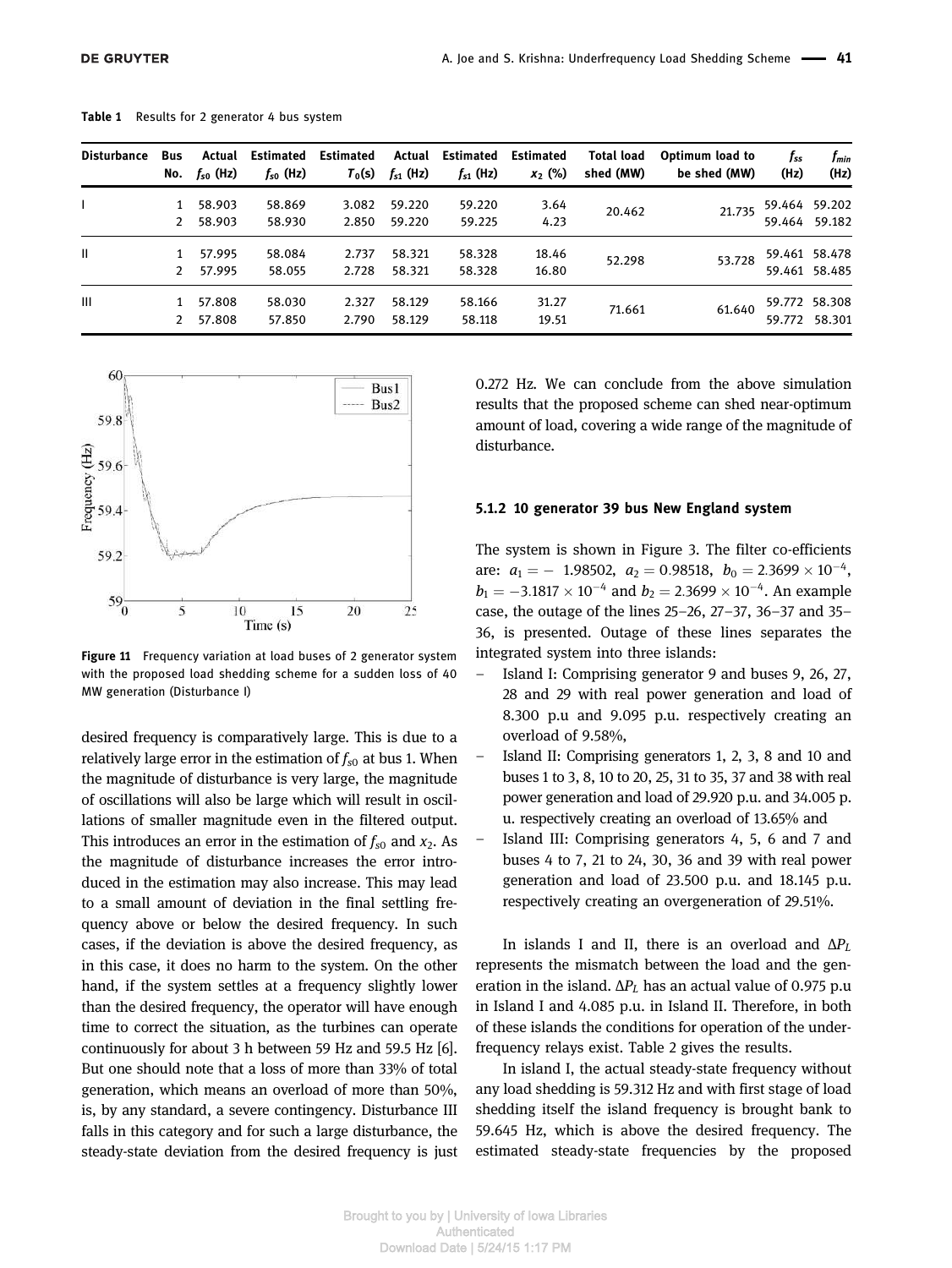| Island       | <b>Bus</b><br>No. | <b>Estimated</b><br>$f_{s0}$ (Hz) | <b>Estimated</b><br>$T_0$ (s) | <b>Estimated</b><br>$f_{s1}$ (Hz) | <b>Estimated</b><br>$x_2$ (%) | <b>Total load</b><br>shed (p.u.) | $f_{ss}$ (Hz) | $f_{min}$ (Hz) |
|--------------|-------------------|-----------------------------------|-------------------------------|-----------------------------------|-------------------------------|----------------------------------|---------------|----------------|
|              | 26                | 59.327                            | 0.622                         | 59.677                            | -                             | 0.06950                          | 59.645        | 59.320         |
|              | 27                | 59.327                            | 0.622                         | 59.677                            | -                             | 0.14050                          | 59.645        | 59.319         |
|              | 28                | 59.328                            | 0.608                         | 59.676                            | -                             | 0.10300                          | 59.645        | 59.321         |
|              | 29                | 59.328                            | 0.608                         | 59.676                            |                               | 0.14175                          | 59.645        | 59.321         |
| $\mathbf{H}$ | 1                 | 59.161                            | 4.193                         | 59.425                            | 1.32                          | 0.00582                          | 59.468        | 59.257         |
|              | $\overline{2}$    | 59.083                            | 5.042                         | 59.512                            |                               | 0.55200                          | 59.468        | 59.314         |
|              | 13                | 59.049                            | 5.713                         | 59.471                            | 0.32                          | 0.17139                          | 59.468        | 59.276         |
|              | 14                | 59.113                            | 4.844                         | 59.448                            | 0.72                          | 0.28602                          | 59.468        | 59.272         |
|              | 17                | 59.188                            | 3.760                         | 59.437                            | 1.19                          | 0.14462                          | 59.468        | 59.274         |
|              | 18                | 59.149                            | 4.276                         | 59.446                            | 0.85                          | 0.30536                          | 59.468        | 59.276         |
|              | 25                | 59.049                            | 5.713                         | 59.471                            | 0.32                          | 0.11923                          | 59.468        | 59.276         |
|              | 32                | 59.113                            | 4.844                         | 59.448                            | 0.72                          | 0.00429                          | 59.468        | 59.267         |
|              | 35                | 59.113                            | 4.844                         | 59.448                            | 0.72                          | 0.18305                          | 59.468        | 59.271         |
|              | 38                | 59.049                            | 5.713                         | 59.471                            | 0.32                          | 0.08410                          | 59.468        | 59.276         |

Table 2 Results for 10 generator 39 bus system

scheme ( $f_{s0}$  and  $f_{s1}$ ) are also very close to the actual ones. Since  $f_{s0} < f_{des}$  and  $f_{s1} > f_{des}$ , only 5% of the load is shed at the first stage and the second stage load shedding is not effected.

In island II, the actual steady-state frequencies without any load shedding and with first stage of load shedding are 59.065 and 59.425 Hz respectively. Since the estimated  $f_{s0} < f_{des}$  at all the load buses in the island, 5% of the load is shed in the first stage. And the estimated  $f_{s1}$  at all the load buses except bus 2 is less than  $f_{des}$ , second stage of load shedding is done at all the buses except bus 2. By shedding the load in two stages the island frequency is brought back to 59.468 Hz, which is very close to the desired frequency of 59.5 Hz. We observe that only 1.85588 p.u. of load is shed in total to bring back the island frequency close to the desired frequency, whereas the island overload is 4.085 p.u. The optimum total amount of load to be shed to bring back the final system frequency exactly to 59.5 Hz is found to be 2.06410 p.u. by trial and error. It is observed that the total amount of load shed by the proposed scheme is near optimum and the deviation from the desired frequency is just 0.032 Hz.

The frequency variation at the load buses in islands I and II is shown in Figures 12 and Figure 13 respectively.

It is observed from the frequency plots that, the first stage load shedding is done earlier in island I (at around 3.9 s) than in island II (at around 6.18 s). As the frequency decay is steeper and the frequency crosses  $f_{th}$  earlier in island I than in island II, the load shedding algorithm is initiated first in the island I and then in island II. That is, steeper the frequency decay; faster is the control action.



Figure 12 Frequency variation at load buses in island I of 10 generator system with the proposed load shedding scheme



Figure 13 Frequency variation at load buses in island II of 10 generator system with the proposed load shedding scheme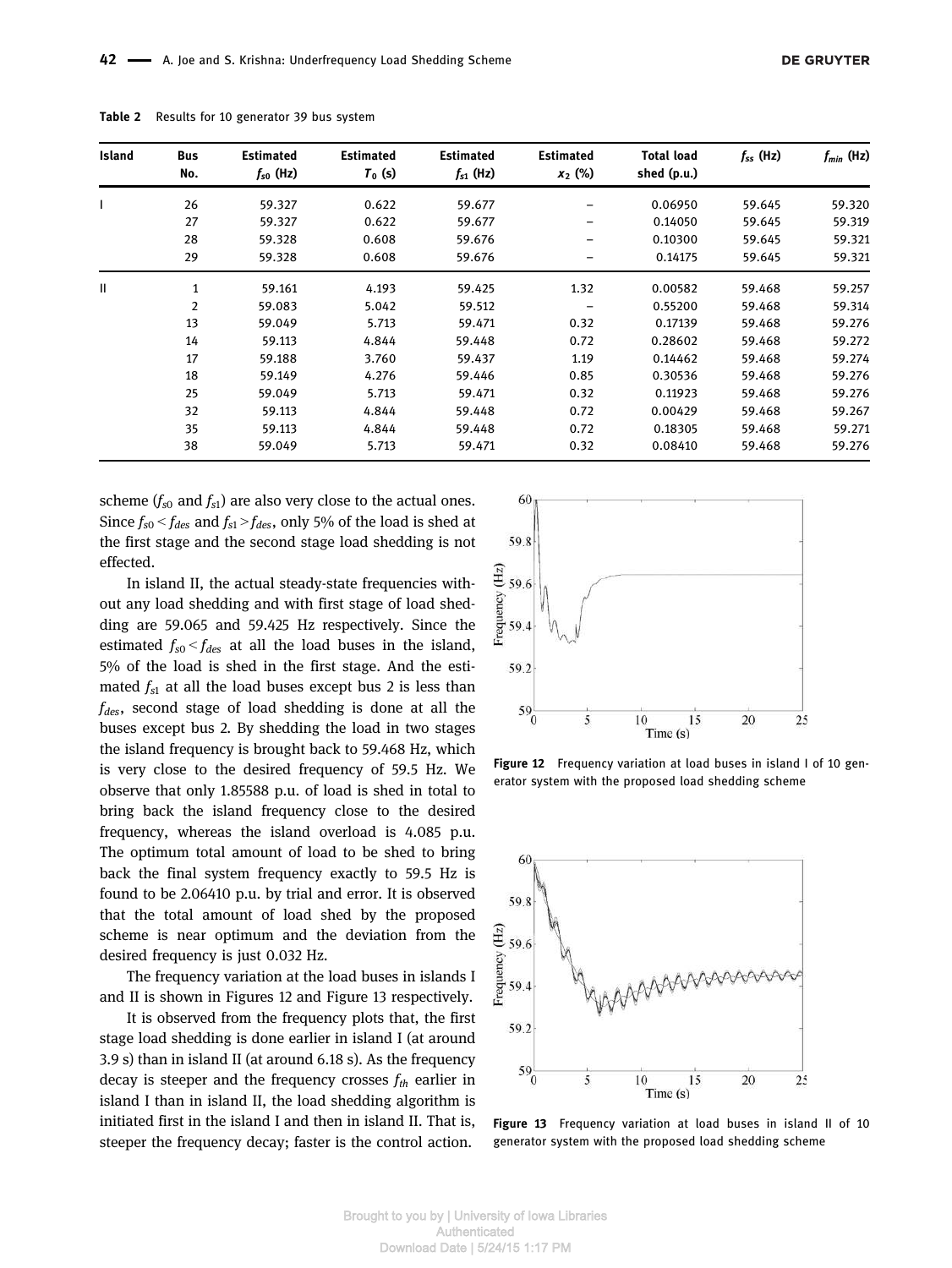| Disturbance Bus No | Actual                 |                                  |                       | <b>Estimated</b> |                                       | Actual                         |                         |              | <b>Estimated</b> Total load<br>shed (MW) | Optimum<br>load to be | $f_{ss}$<br>(Hz)                         | f <sub>min</sub><br>(Hz) |
|--------------------|------------------------|----------------------------------|-----------------------|------------------|---------------------------------------|--------------------------------|-------------------------|--------------|------------------------------------------|-----------------------|------------------------------------------|--------------------------|
|                    | $f_{\rm so}$ (Hz)      | $f_{s0}$ (Hz)                    | D                     |                  | H (s) $\Delta P_l$ (MW) $f_{s1}$ (Hz) |                                | $f_{s1}$ (Hz) $x_2$ (%) |              |                                          | shed (MW)             |                                          |                          |
|                    | 1 59.5776<br>2 59.5776 | 59.5708<br>59.5629 25.780 28.453 | 20.779 27.127         |                  | 29.17<br>33.35                        | $\overline{\phantom{0}}$       |                         |              |                                          |                       | $-59.5776$ 59.3114<br>$-59.5776$ 59.3115 |                          |
| $\mathbf{H}$       | 1 59.1527<br>2 59.1527 | 59.1258 20.658 27.099            | 59.1521 19.056 24.211 |                  |                                       | 59.24 59.3175<br>55.19 59.3175 | 59.2915<br>59.3055      | 5.94<br>6.00 | 25.222                                   | 24.610                | 59.5099 58.9776                          | 59.5099 58.9776          |

Table 3 Results for 2 generator 4 bus system with spinning reserve

### 5.2 With spinning reserve

The proposed scheme for systems with spinning reserve is tested on the 2 generator system shown in Figure 5. The simulation was done with PSS, placed at generator 2. The PSS transfer function and the parameters are given below:

$$
H_{pss}(s) = K_{pss} \left(\frac{sT_w}{1 + sT_w}\right) \left(\frac{1 + sT_1}{1 + sT_2}\right)^2
$$
  
\n
$$
K_{pss} = 0.036; T_w = 1s; T_1 = 1.4143s; T_2 = 0.010826s
$$

The filter co-efficients are:  $a_1 = -1.97055, a_2 = 0.97121,$  $b_0 = 0.28352$ ,  $b_1 = -$  0.56638 and  $b_2 = 0.28352$ . Table 3 gives the results for reduction in the generation of generator 2 by 30 MW (disturbance I) and 60 MW (disturbance II) creating an overload of 14.88% and 34.98% respectively. Actual values of  $\Delta P_L$  for the disturbances I and II are 0.3 p.u and 0.6 p.u respectively.

For disturbance I, though the frequency drops below 59.5 Hz and reaches a minimum frequency of 59.3114 Hz, the actual steady-state frequency is 59.5776 Hz, which means no load shedding is required. Estimated  $f_{s0}$  at both the buses 1 and 2 are very close to the actual steady-state frequencies and since they are above  $f_{des}$ , no load is shed at both buses. Thus, unnecessary load shedding is avoided. For disturbance II, we observe that two stages of load shedding is necessary and near-optimum amount of load is shed at both the load buses in two stages to bring back the system frequency to 59.5099 Hz. Figure 14 shows the frequency variation at the load buses of the system for disturbance II.

# 6 Discussion

From eqs (15) and (18), it is understood that the correct information of system parameters,  $H$  and  $D$ , is vital in determining the amount of load to be shed. Though H



Figure 14 Frequency variation at the load buses of 2 generator 4 bus system with the proposed scheme for a loss of 60 MW (Disturbance II)

does not appear explicitly in these equations, it is involved in the computation of  $P_L/D$  appearing in eq. (15) and  $P<sub>L</sub>$  appearing in eq. (18). In the proposed scheme, these system parameters are estimated online (explicitly or implicitly) using the frequency measurements alone and are used in computing the future frequency behavior and the amount of load to be shed. This ensures that the system frequency settles at the neighborhood of the desired steady-state value.

It may be noted that, though the filter coefficients are different for different systems, the same filter is used for all the islands formed within a particular system. For example, in the 10 generator system case study, island I is relatively smaller one consisting of 4 load buses and a single generator, whereas island II is larger one with 10 load buses and 5 generators. Nevertheless, the same filter is used in both islands. Though the use of the same filter in all the islands within a system resulted in slight difference in the degree of filtering in each island, the proposed scheme is found to work satisfactorily.

The issues in using the local frequency measurement are the presence of swing mode oscillations and the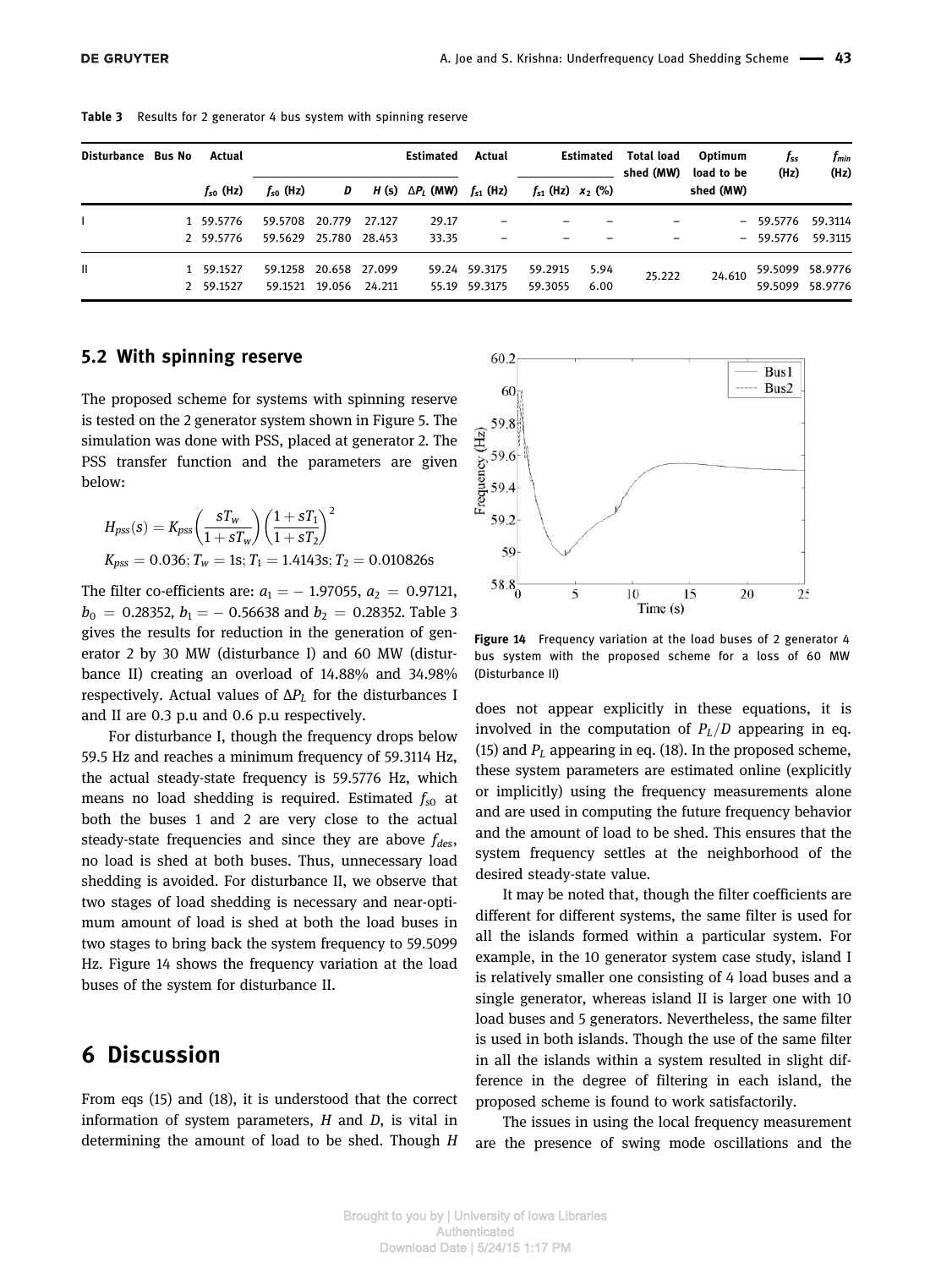deformation of voltage waveform (which would be used for measuring the frequency) due to network transients at the instants of disturbance and load shedding. However, the network transients (and hence the deformation of voltage waveform) are of very short duration. From Moore et al. [28] and Szafran and Rebizant [29], it is understood that the frequency measured from the voltage waveform at a load bus closely follows the rotor speed except during the very short initial transient period. The network transients do not affect the proposed scheme for the following reasons. First, the frequency measurements are filtered using a low pass filter and only the filtered frequencies are used in computations. Second, the filtered frequencies used in the computation are taken after a time interval, which is sufficient for the network transients to die out. Rotor speed measurement does not have the problem of voltage deformation. But, the advantage of using frequency measurement at load bus is that communication from generating stations can be avoided.

Delay in load shedding due to the filter delay and the corresponding decline in system minimum frequency is insignificant. For example, the plot of frequency at bus 30 of the 10 generator 39 bus system for Contingency I is shown in Figure 15; the minimum frequency with the proposed scheme is 59.385 Hz. The time delay,  $\tau_d$ , introduced by the filter is 1.08 s. The minimum frequency would have improved by 0.030 Hz, had the first stage load shedding been advanced by 1.08 s. Similar observations for other cases also show that the decline in the minimum frequency introduced by the filter delay is less than 0.1 Hz, which is not so significant. It may also be noted, as mentioned in Section 3, that a second-order filter is chosen to keep the group delay introduced by the filter low.

By passing the discrete time frequency measurements through a low pass filter, we get the average system frequency at each load bus. Therefore, the filtered frequency curves at all the load buses are very close to each other and hence reach  $f_{th}$  almost at the same instant. The time instants of a filtered frequency measurement at all load buses would be very close. Also, the time instants of load shedding, at all load buses, would be very close. It is necessary to have filter at all the load buses. As an example, Figure 16 shows the filtered frequency curves at all the load buses in islands I and II of the 10 generator system with only one stage load shedding. It is found that, in island I, filtered frequency at all the load buses reaches  $f_{th}$  (59.5 Hz) at 2.25 s. In island II, filtered frequency at load bus 1 reaches  $f_{th}$  at 4.517 s, at bus 2 it reaches at 4.542 s, at buses 13, 14, 17, 18, 35 and 38 it reaches at 4.533 s and at buses 25 and 32 it reaches at 4.525 s. The range of these time instants is just 0.025 s (one and a half cycle). Operating time of the relay and circuit breaker introduces a time delay (15 cycles) between the last measurement (of the first set of measurements) and the instant of first stage load shedding ensuring that all the required measurements at all the load buses are taken before the first stage load shedding. This is applicable to the second stage load shedding too. Also, the first of the second set of measurements after the first stage load shedding is taken after a time delay  $(t_d)$  of 125 cycles, which is very large, compared to the range of the first stage load shedding time instants. This ensures that load shedding at all the buses would have been performed before the first of the second set of measurements is taken. Also, the



Figure 15 Actual, filtered and equivalent reduced order frequency response at bus 30 for outage of lines 26–29 and 28–29 of the 10 generator 39 bus system



Figure 16 Filtered frequencies at the 4 load buses of island I and 10 load buses of island II with only one stage load shedding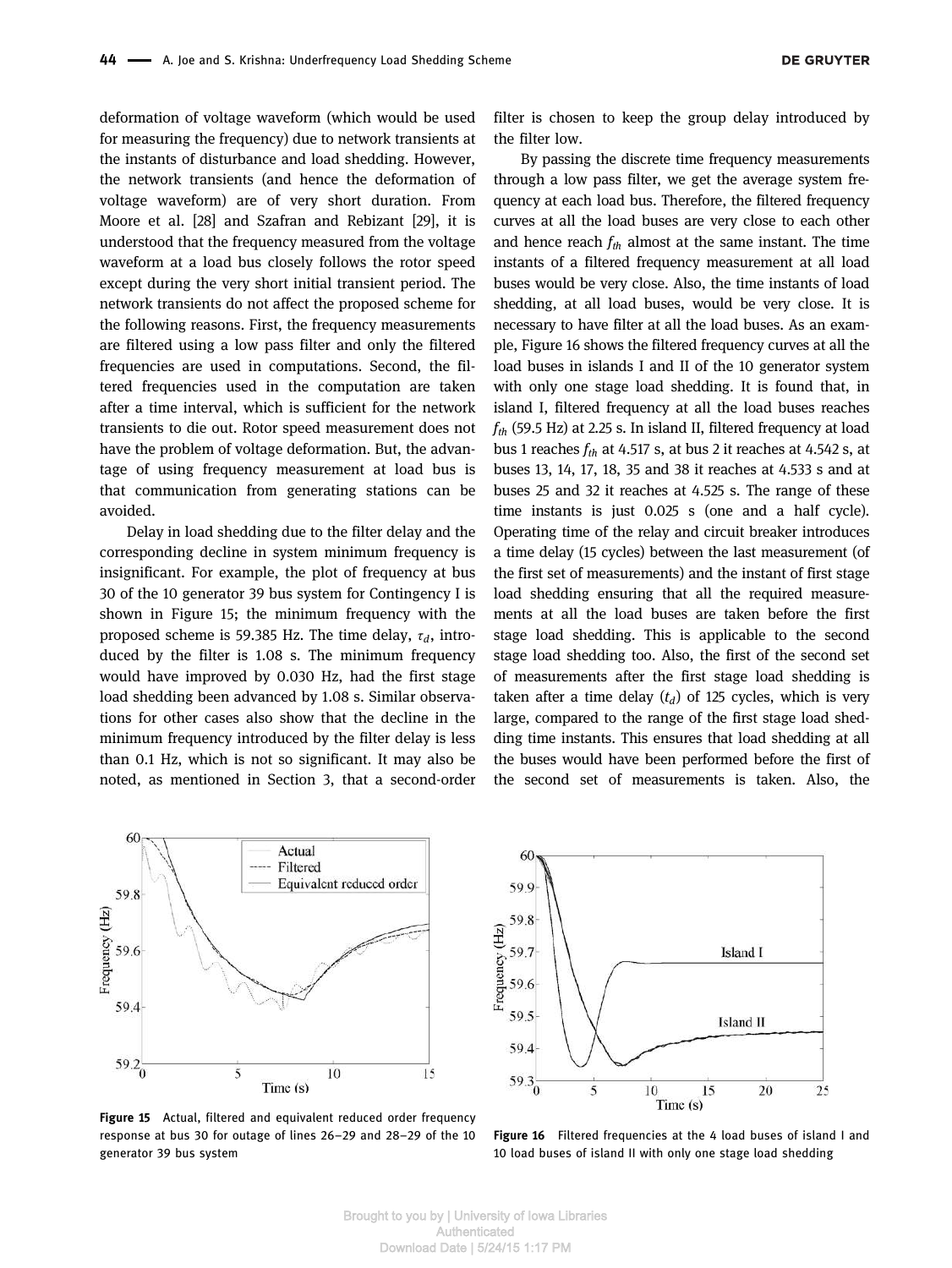dynamics due to first stage load shedding have the same effect on the second set of measurements at all buses. This can be observed in Figure 16. It is seen that the filtered frequencies at all the load buses are very close, even after first stage load shedding. From the above discussion, it is clear that, communication between relays is not required for the proposed scheme. However, the problem becomes challenging if an island has overload and there is a loss of synchronism among the generators of the island. Under such conditions, use of wide area measurements may help in improving the load shedding scheme.

Even though shedding major part of the overload in the second stage did not result in any frequency overshoot in the case studies done, such a situation is possible in some systems depending upon the system parameters. In such cases, the fraction  $x_2$  of initial load, estimated by the proposed scheme, can be shed in two or more steps with a time delay in between.

When compared to available traditional and semi adaptive schemes, which are empirical in nature, the proposed scheme is adaptive to the variations in the system parameters, accurate and sheds just the minimum percentage of load to restore the system frequency to a safe value.

When compared to the adaptive UFLS schemes proposed by Terzija and Koglin [12], Terzija [13] and Rudez and Mihalic [20], the major advantage of the proposed method is that the estimation of amount of load to be shed to bring the frequency back to a safe value is done using only the local frequency measurements. This eliminates the need for sophisticated communication facility and the problem of measuring the first or second frequency derivative. Elimination of communication facility improves the reliability of the load shedding scheme and provides cost benefits.

Use of low pass filter to remove oscillations in the frequency measurements is another novelty in the paper. Since the synchronizing oscillations are removed from the bus frequency measurements, the frequency decay trace at all the buses is almost the same and therefore the estimated percentage of load to be shed is almost equal at all the load buses. This facilitates uniform load shedding throughout the system, even without any communication facility.

# 7 Conclusion

The frequency variation in any system can be approximated to a good degree of accuracy by the response of an equivalent system with one or two states (depending on the presence or absence of spinning reserve). In this paper, an underfrequency load shedding strategy, which does not need a prior knowledge of inertia constant or load damping constant, is developed using the reduced order system model. Load shedding scheme has been developed for systems with and without spinning reserve. For both systems, at most two stages of load shedding are required. The proposed scheme does not require any communication between the relays and any central location; rather, it uses only the locally available frequency measurements. The synchronizing oscillations in the frequency measurements can be removed by an elliptic low pass filter. From the case studies, it is found that the total amount of load shed using the proposed scheme is near-optimum for a reasonable range of the magnitude of the disturbance. When spinning reserve is available, the proposed scheme avoids unnecessary load shedding. No load would be shed even if the frequency decays to a value below  $f_{th}$ , if the frequency can be restored to or above the desired value by the primary frequency control action. However, it is observed that the error in estimation by the proposed scheme increases marginally as the magnitude of the disturbance increases. This is due to the use of linearized reduced order model and the presence of oscillations of small magnitude in filtered frequency for larger disturbances.

The proposed scheme in this paper has assumed that the overload is supplied by spinning reserve from a generator driven by steam turbine. Load shedding in the presence of spinning reserve available from other types of sources, such as hydroelectric plant, needs further research.

# Appendix

### A.1 2 generator 4 bus system data

Transformer reactances are 0.0576 p.u. (between buses 1 & 3) and 0.0625 p.u. (between buses 2 & 4).

Line parameters (between buses 4 & 3):  $R = 0.042$ p.u.,  $X = 0.246$  p.u. and  $B_c = 0.482$  p.u.

Turbine-governor parameters:  $R = 5\%, T_G = 0.1$  s,  $T_{CH} = 0.2$  s,  $T_R = 5$  s,  $T_{CO} = 0.4$  s,  $F_H = 0.3$ ,  $F_I = 0.3$ and  $F_L = 0.4$ .

The generator and machine data are given in Table 4.

All p.u. values are to the system base. Base MVA is 100.